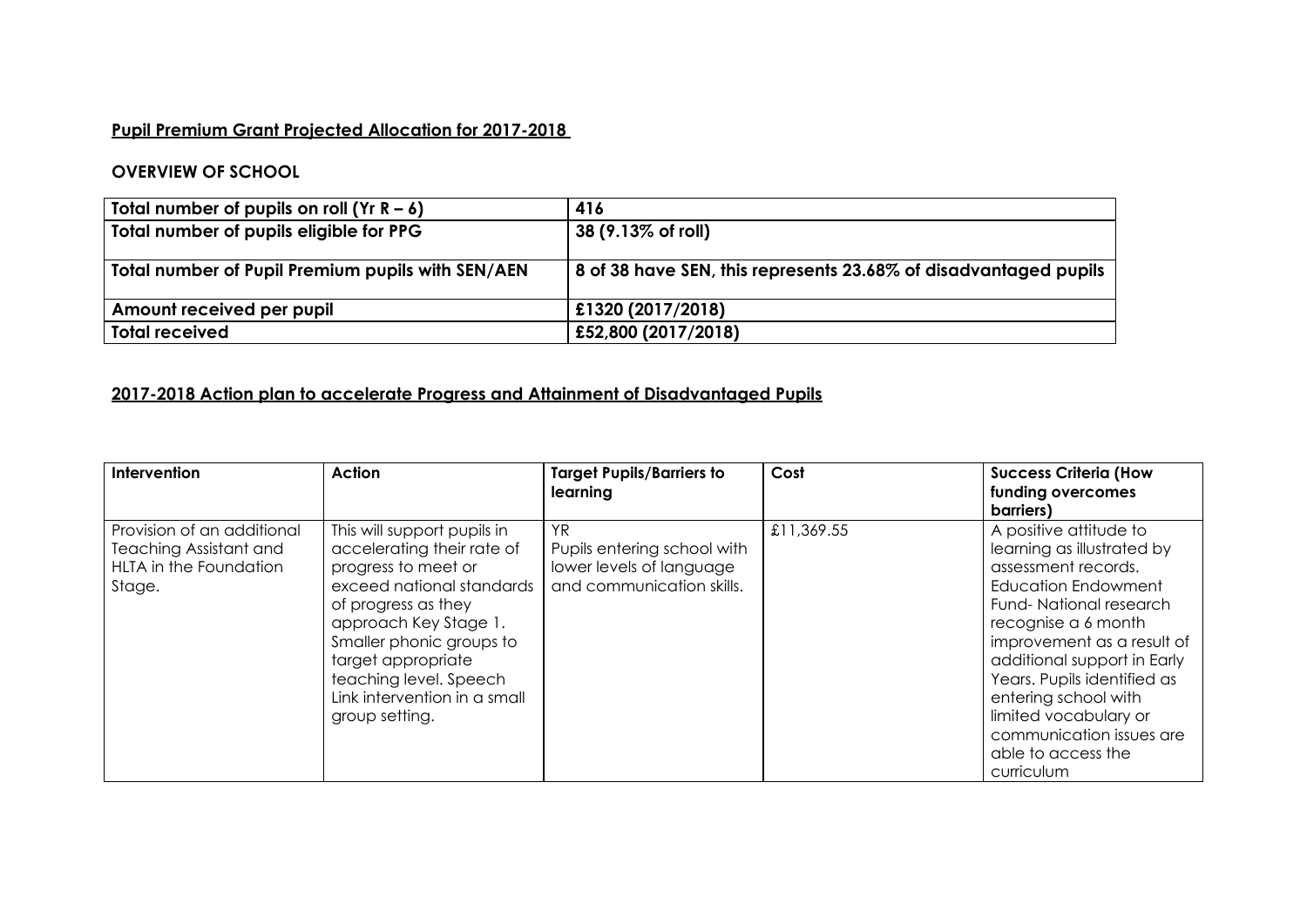| Provision of an additional<br>HLTA in Key Stage One.                            | Reading intervention and<br>Speech and Language<br>specialist.<br>Phonic groups.<br>Additional HLTA will<br>complete small group<br>intervention work.                                                                                                | Yr 1 & 2<br>Pupils having less<br>opportunities to<br>experience a language<br>rich environment.                                                        | £11,132.47                              | Small group setting to<br>enhance the<br>achievement and rate of<br>progress. Increased<br>number of pupils reaching<br>age related expectation<br>for phonics. Individualised<br>programmes, of work,<br>including SALT, to target<br>needs.    |
|---------------------------------------------------------------------------------|-------------------------------------------------------------------------------------------------------------------------------------------------------------------------------------------------------------------------------------------------------|---------------------------------------------------------------------------------------------------------------------------------------------------------|-----------------------------------------|--------------------------------------------------------------------------------------------------------------------------------------------------------------------------------------------------------------------------------------------------|
| Small group tuition for<br>maximising pupil<br>achievement.                     | Identified pupils will<br>receive additional tuition<br>in Literacy and<br><b>Mathematics Currently</b><br>running after school with<br>pupils in groups of 3 to 5<br>Year 6 pupils to be paired<br>with younger children in<br>1:1 reading sessions. | $Yrs 1 - 6$<br>Pupils having less support<br>at home to complete<br>homework or consolidate<br>learning.                                                | £9699.79                                | More pupils will reach their<br>challenging targets. Peer<br>tutoring in reading is likely<br>to have a 6 month<br>progress improvement in<br>their reading level. A<br>higher number of pupils<br>attaining the phonics test<br>expected score. |
| Maths Mastery and Talk for<br>Writing                                           | Access to specialist<br>training and curriculum<br>materials.                                                                                                                                                                                         | $Yrs$ 1-6<br>Pupils having less<br>experience of a language<br>rich environment and<br>requiring re-enforcement.                                        | (to be subsidised<br>externally)        | All teachers are equipped<br>with the resources, training<br>and understanding of<br>delivering specific proven<br>schemes. Pupils make<br>accelerated progress and<br>close the gap on other<br>pupils nationally.                              |
| Provision of two additional<br>part time HLTAs for<br>Mathematics and Literacy. | Smaller class/group sizes<br>through Key Stage Two for<br>Maths and Literacy, and<br>additional support in small<br>groups and 1:1 for Literacy                                                                                                       | $Yr$ 3-6<br>Pupils that have less<br>chances of one to one<br>support from home and<br>require greater support in<br>school to overcome the<br>barrier. | £5734.15                                | An increase in attainment<br>with measurable progress<br>for pupils who experience<br>smaller class sizes and<br>targeted intervention.                                                                                                          |
| A well-staffed Pastoral<br>Support and Welfare<br>team.                         | The team, led by the<br>Inclusion Manager, will<br>support a range of pupils                                                                                                                                                                          | All<br>Pupils that have a range of<br>emotional needs that will                                                                                         | FLO: £1650.84<br>Play Therapy: £1056.84 | Nationally estimated to<br>have a 4 month<br>improvement on                                                                                                                                                                                      |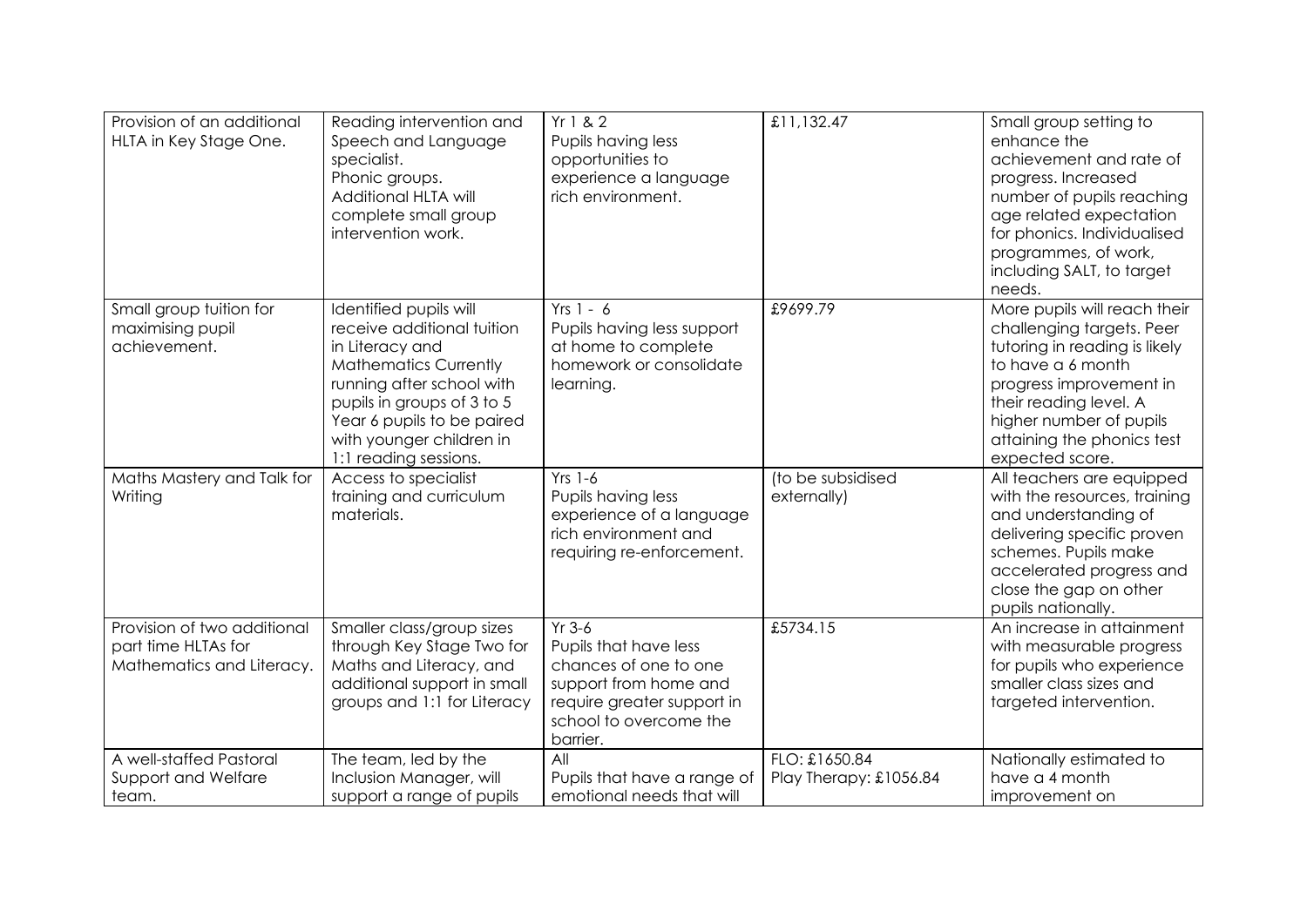|                         | who are having emotional<br>difficulties that can impact<br>on their learning. A FLO, a<br>Play Therapist and three<br>ELSAs to support the<br>emotional needs of pupils<br>across the school.<br>Multi-agency and first day<br>phone approach for<br>persistent absentees.<br>Additional staff will be<br>used to provide support<br>during Breakfast Club.<br>There are less pupils<br>persistently late than<br>previous years. High ratios<br>of Lunchtime supervisors.<br>A Welfare manager with<br>the responsibility for<br>improving attendance,<br>who keeps a highly level of<br>communication and<br>support with targeted | have a negative impact<br>on their learning.                                                                                                          | Welfare and Attendance:<br>£7232.52<br>ELSA: £2000 | academic attainment. No<br>exclusions and reduced<br>number of seclusions.<br>Support and guidance for<br>those families experiencing<br>difficulties including Social<br>Service referrals. A<br>transition plan for<br>Children's Centre clients,<br>as their children enter<br>school. Fewer incidents of<br>poor behaviour-evident<br>from Year Champion<br>records. Improved<br>attendance. Support and<br>encourage good social<br>skills to ensure all pupils<br>have a positive<br>experience. |
|-------------------------|---------------------------------------------------------------------------------------------------------------------------------------------------------------------------------------------------------------------------------------------------------------------------------------------------------------------------------------------------------------------------------------------------------------------------------------------------------------------------------------------------------------------------------------------------------------------------------------------------------------------------------------|-------------------------------------------------------------------------------------------------------------------------------------------------------|----------------------------------------------------|--------------------------------------------------------------------------------------------------------------------------------------------------------------------------------------------------------------------------------------------------------------------------------------------------------------------------------------------------------------------------------------------------------------------------------------------------------------------------------------------------------|
| Library Club.           | families.<br>Extension of opening hours<br>with a TA supporting<br>children's choices and<br>encouraging reading. To<br>offer high quality text that<br>are available to all pupils,<br>in addition to those<br>offered in class. Additional<br>visits to the local library.<br>Reading for enjoyment is<br>encouraged.                                                                                                                                                                                                                                                                                                               | All<br>Pupils that are not<br>regularly exposed to a<br>wide range of reading<br>material and have limited<br>access to 1:1 reading<br>opportunities. | £2363.10                                           | Parents have regular<br>opportunities to use the<br>library with their children.<br>Between 78% of pupils<br>reading more than twice<br>out of school hours.<br>Reading is high profile<br>around school. Pupils<br>develop a wider literary<br>vocabulary and increase<br>attainment in reading.                                                                                                                                                                                                      |
| Curriculum Enhancement. | Pupils will have access to<br>trips, visits and workshops.                                                                                                                                                                                                                                                                                                                                                                                                                                                                                                                                                                            | All                                                                                                                                                   | Enrichment: £1456.11                               | Disadvantaged pupils<br>have access to                                                                                                                                                                                                                                                                                                                                                                                                                                                                 |